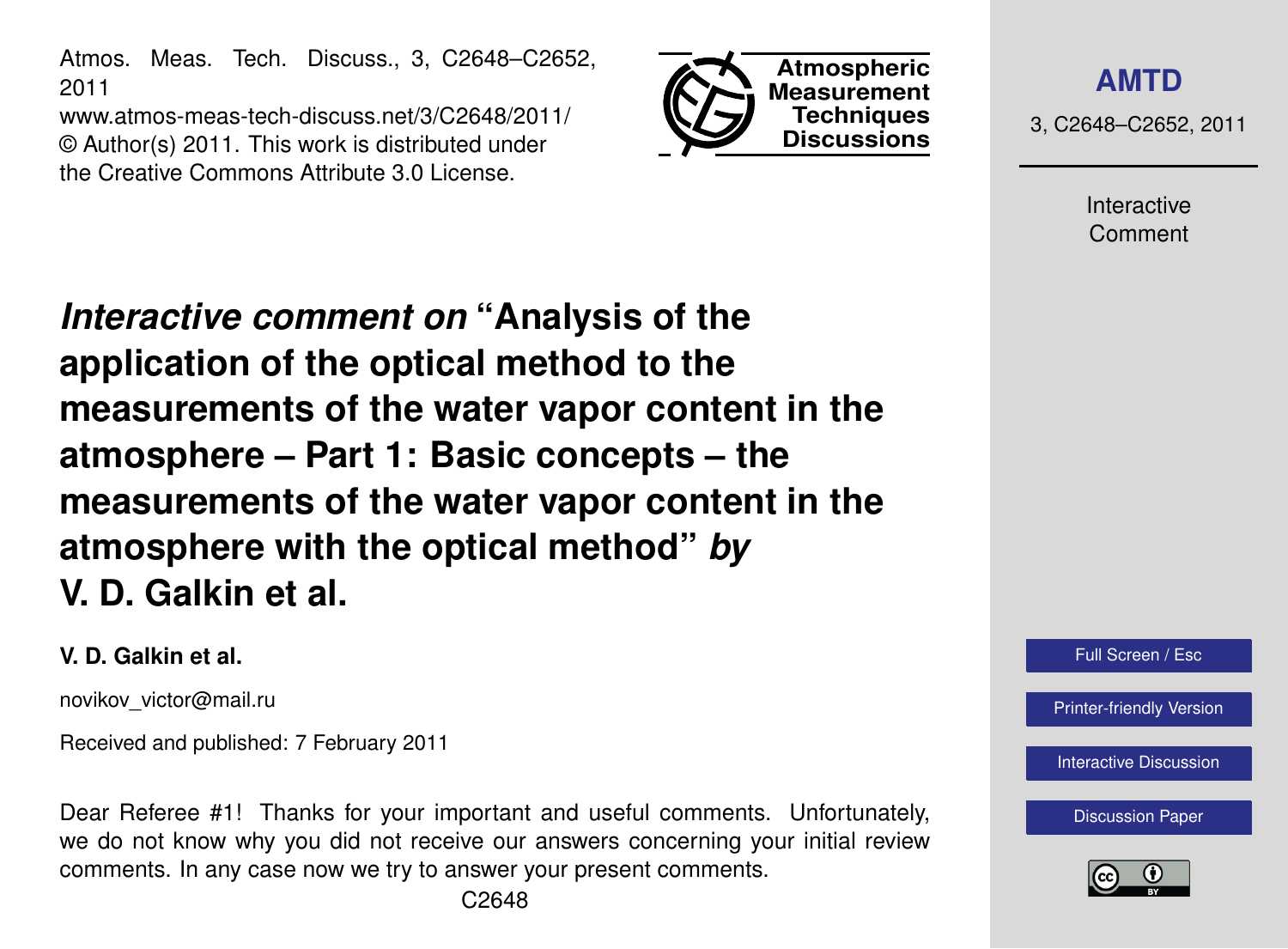1) Of course we are aware of today's investigations carried out by different other devices and methods. In order to emphasize our engagement into other methods for observing IWV we suggest to add the following paragraph to the final version of the article at line 20 on page 5718 (before the Discussion):

"Ground-based GPS-receivers deliver continuously data for climate and NWP (Numerical Weather Prediction) applications. In order to ensure the high quality of this products reference data for Integrated Water Vapor (IWV) from independent instruments are required for quality control and accuracy estimation. To meet the general needs for high-quality water vapor information the WCRP/Global Water Vapor Project (GVaP) was initiated, which includes the establishment of reference observation stations. The Deutscher Wetterdienst is setting up the Meteorologisches Observatorium Lindenberg as validation site. Also, since 2008 this observatory is the first GRUAN (GCOS Reference Upper-Air Network) network station and also hosts the GRUAN lead centre (Seidel et al, 2009; Immler et al., 2010). Lindenberg performs continuous monitoring and validation of IWV using GPS, radiosondes, microwave profiler and 2-channel radiometers since more than 15 years (see for example Güldner, J., 2001). The results of the determination of the water vapor column contents (IWV) made by the optical method and their intercomparison with those obtained with the use of other techniques will be discussed in more detail in a separate publication (Analysis of the application of the optical method to the measurements of the water vapor content in the atmosphere – Part 2: Intercomparison with data obtained by other devices and techniques).

Also we will add some articles in References:

Campmany, E., Bech, J., Rodríguez-Marcos, J., Sola, Y., and Lorente, J.: A comparison of total percipitable water measurements from radiosonde and sunphotometers, Atmos. Res., 97, 385-392, 2010.

Güldner, J.: Validation of Integrated Water Vapor Using Independent Measurement Techniques, Phys. Chem. Earth (A), Vol. 26, Is. 6-8, 427-431, 2001

## **[AMTD](http://www.atmos-meas-tech-discuss.net)**

3, C2648–C2652, 2011

Interactive Comment



[Printer-friendly Version](http://www.atmos-meas-tech-discuss.net/3/C2648/2011/amtd-3-C2648-2011-print.pdf)

[Interactive Discussion](http://www.atmos-meas-tech-discuss.net/3/5705/2010/amtd-3-5705-2010-discussion.html)

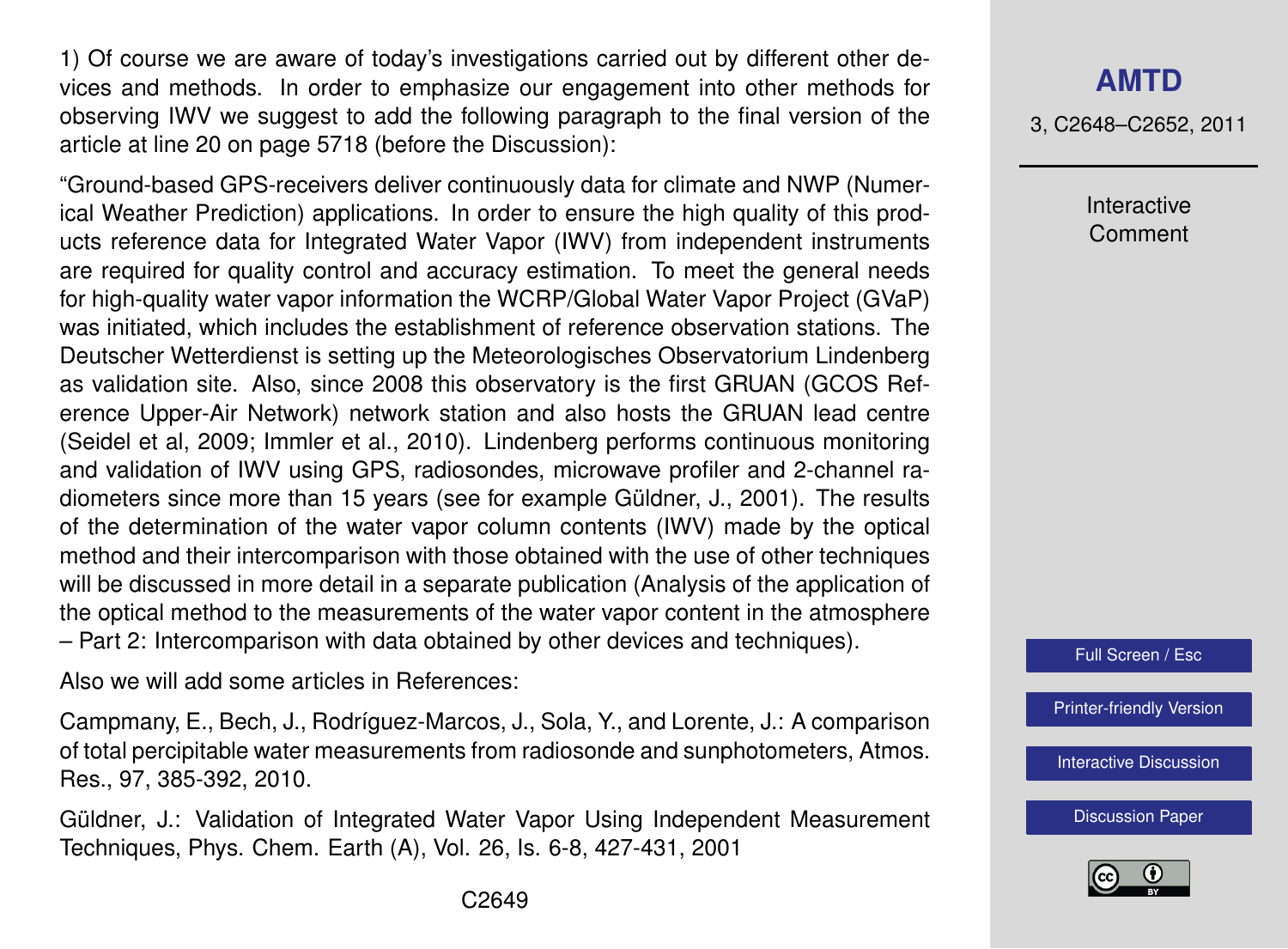Immler, F. J., Dykema, J., Gardiner, T., Whiteman, D. N., Thorne, P. W., and Vömel H.,: Reference Quality Upper-Air Measurements: guidance for developing GRUAN data products, Atmos. Meas. Tech., 3, 1217-1231, 2010.

Morys, M., Mims III, F.M., Hagerup, S., Anderson, S.E., Baker, A., Kia, J., Walkup, T.: Design, calibration, and performance of MICROTOPS II handheld ozone monitor and Sun photometer. J. Geophys. Res. 106 (D13), 14,573–14,582, 2001.

Rollin E. M., An introduction to the use of Sun-photometry for the atmospheric correction of airborne sensor data. Activities of the NERC EPFS in support of the NERC ARSF, ARSF Annual Meeting, Keyworth, Nottingham, UK (2000) 22 pp..

Schneider, M., Romero, P. M., Hase, F., Blumenstock, T., Cuevas, E., and Ramos, R.: Continuous quality assessment of atmospheric water vapour measurement techniques: FTIR, Cimel, MFRSR, GPS, and Vaisala RS92, Atmos. Meas. Tech., 3, 323– 338, 2010

Seidel, D. J., Berger, F. H., Diamond, H. J., Dykema, J., Goodrich, D., Immler, F., Murray, W., Peterson, T., Sisterson, D., Sommer, M., Thorne, P., Vömel, H., and Wang, J.: Reference Upper-Air Observations for Climate: Rationale, Progress, and Plans, B. Am. Meteorol. Soc., 90, 361369, doi:10.1175/2008BAMS2540.1, 2009.

2) Fig. 6 represents of our long-time data set. The details of intercomparisons will be given in our next article (see point 1).

3) We agree with you and follow your recommendation to shorten the title in the final version to: "Analysis of the application of the optical method to the measurements of the water vapor content in the atmosphere – Part 1: Basic concepts of the measurement technique".

4) In order to explain the terms "uncertainty" and others we will add the little "Glossary" as "Appendix A" to final text of the article. Also, we will correct the final text according this glossary.

**[AMTD](http://www.atmos-meas-tech-discuss.net)**

3, C2648–C2652, 2011

Interactive Comment



[Printer-friendly Version](http://www.atmos-meas-tech-discuss.net/3/C2648/2011/amtd-3-C2648-2011-print.pdf)

[Interactive Discussion](http://www.atmos-meas-tech-discuss.net/3/5705/2010/amtd-3-5705-2010-discussion.html)

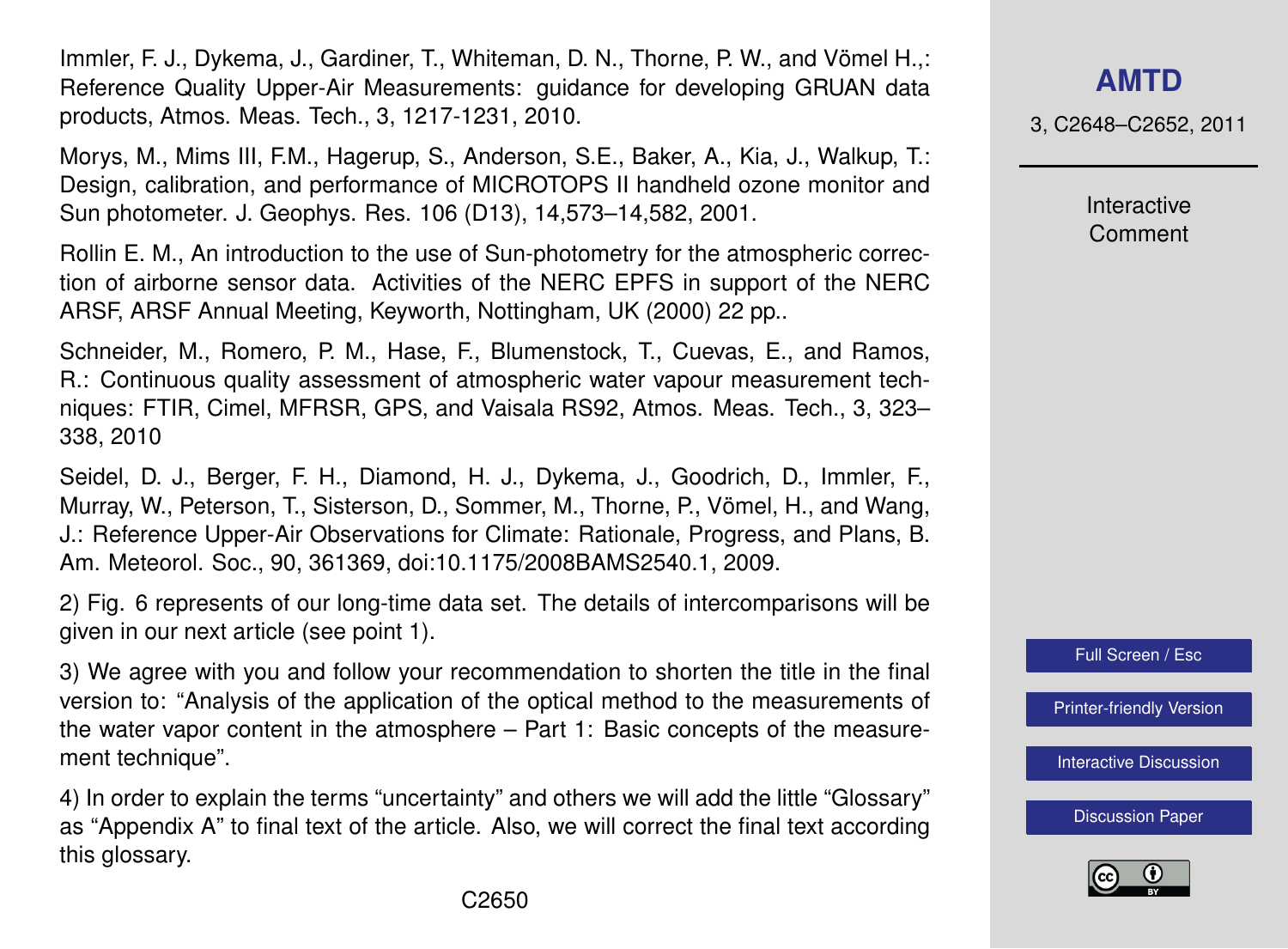5) This problem will be discussed in our next article too (see point 1).

We will correct Fig. 1c in final version of the article.

6) We agree that it should be the best, if all researchers use SI units only. But for non-system physical value "Precipitable Water" the situation is not so simple. From American Meteorological Society "Glossary of Meteorology" one can have the following definition:

"Precipitable Water - (or Precipitable Water Vapor) - The total atmospheric water vapor contained in a vertical column of unit cross-sectional area extending between any two specified levels, commonly expressed in terms of the height to which that water substance would stand if completely condensed and collected in a vessel of the same unit cross section."

For this physically the same term the lot of abbreviations is used by different authors using GPS, MW-radiometers, radiosondes (RS), or sun photometry: PW, PWV, TPW (Total Precipitable Water), IWV (Integrated Water Vapor) and some more. In a quantitative sense, most authors use units "cm" or "mm" for PW until today. The National Oceanic and Atmospheric Administration (NOAA) uses for PW the unit "in." (Inches) in its NCDC Radiosonde Database of North America. Only some authors (for example at University of Bern) use SI unit "kg/m2"for PW. At Meteorologisches Observatorium Lindenberg the abbreviation "cmppw" (cm pre precipitable water) had been used as unit for column precipitable water PW (or integrated water vapor, IWV) during long time (Leiterer et al., 1998). In Lindenberg's PW-database (including data obtained by radiosondes, MW-radiometers, GPS, and sun and star photometers) this unit is used also. And at Pulkovo Observatory for laboratory measurements of integrated water vapor content along the line of sight this same unit was used too. Therefore we keep this non-system unit in presented article too.

7) Axis numbering of figures will be larger in final version of the article.

3, C2648–C2652, 2011

Interactive Comment



[Printer-friendly Version](http://www.atmos-meas-tech-discuss.net/3/C2648/2011/amtd-3-C2648-2011-print.pdf)

[Interactive Discussion](http://www.atmos-meas-tech-discuss.net/3/5705/2010/amtd-3-5705-2010-discussion.html)